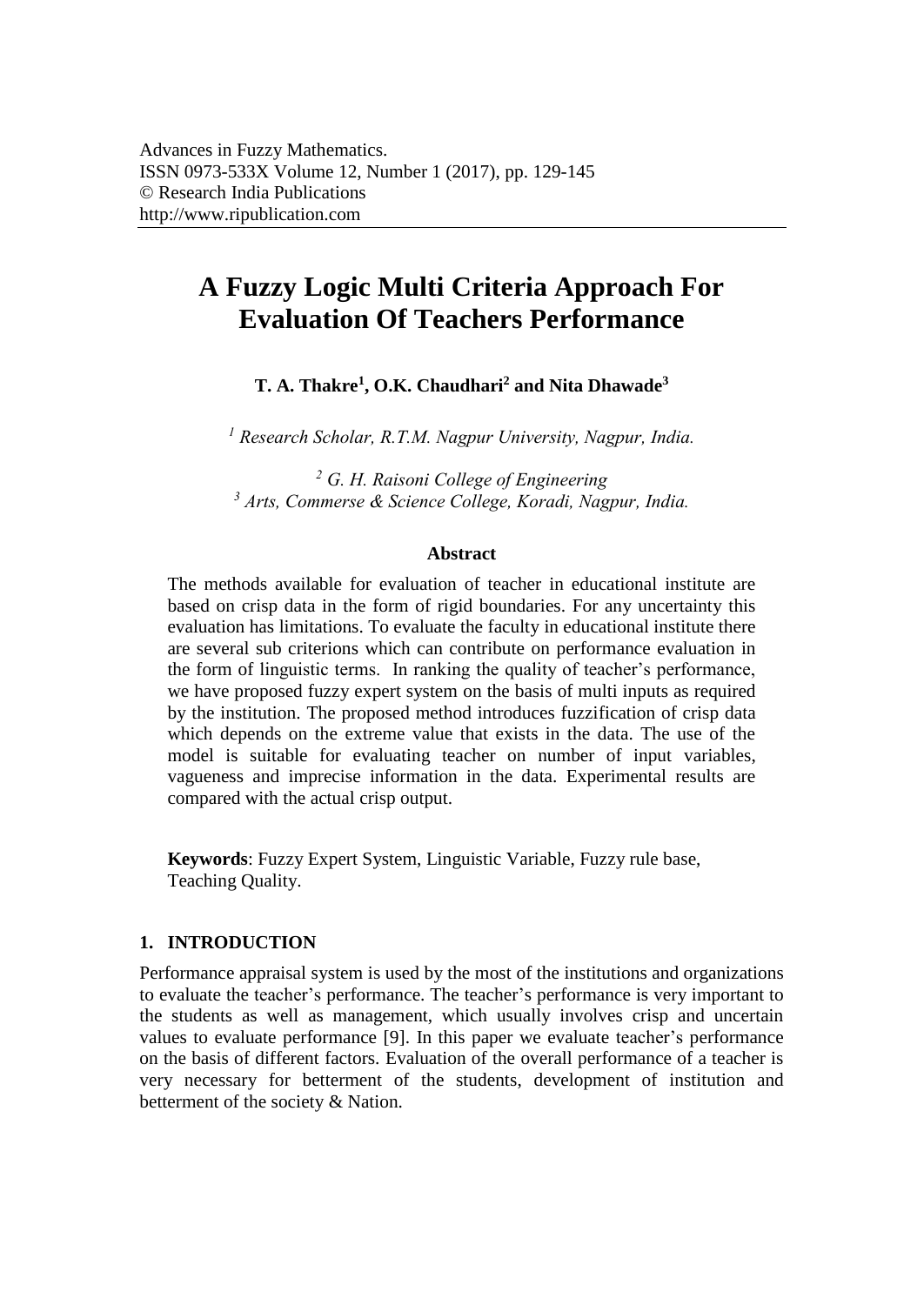In developing countries like India, higher education is considered to be an essential means for creation and development of resources and for betterment of the life of people. A highly reliable and effective performance evaluation rule is essential in decision making environments [4]. By decision making in fuzzy environment is meant a decision process in which the goals and /or the constraints, but not necessarily the system under control, are fuzzy in nature [2].There is increased consensus that highly qualified, quality, and effective teachers and teaching is necessary to improve the academic performance of the students and there is growing interest in identifying individual teacher's impact on student's achievement and also improvement of image of the educational institutes [6]. Every faculty should be assessed regularly to meet this requirement. Though students gain on standardized achievements is one important aspect of teaching ability, it is not only the comprehensive and robust view of teacher effectiveness. Proposals to use teachers' performance incentives as the basis for institutional reforms have recently attracted considerable attention and support among researchers and policy makers. There is a vast potential of the applications of fuzzy logic & expert system in teachers' assessment [7]. The process is designed to foster teacher's development and identify opportunities for additional support where required.

# **2. OBJECTIVE**

The main objective of the paper is to evaluate the overall performance of a teacher for the betterment of students, institution and society. For this purpose, by discussing with teachers and experts various factors have been considered on which teacher's performance is based. These factors are (i) Result (Last 3 years) (ii) Student's Feedback (iii) Teaching-Learning process (iv) Research & Development (v) Involvement in college work for last year (vi)Social Activities etc which are treated as input factors by overcoming the uncertainties by using Fuzzy Technique.

# **3. FUZZY LOGIC APPROACH**

The concept of Fuzzy logic was introduced by Lofty A. Zadeh in1965, [11][12][13]. A new mathematical tool to describe and handle vague or ambiguous notions such as "a set of fat girls" has been given by him. Since then fuzzy set theory has been rapidly developed by Zadeh himself and numerous researchers. The main idea of fuzzy set theory is quite intuitive and natural instead of determining the exact boundaries as in an ordinary set; a fuzzy set allows no sharply defined boundaries because of generalization of a characteristic function to a membership function.

# **3.1 Fuzzy Logic**

Basically, Fuzzy Logic (FL) is a multivalued logic that allows intermediate values to be defined between conventional evaluations like true/false, yes/no, high/low, etc. Notions like rather tall or very fast can be formulated mathematically and processed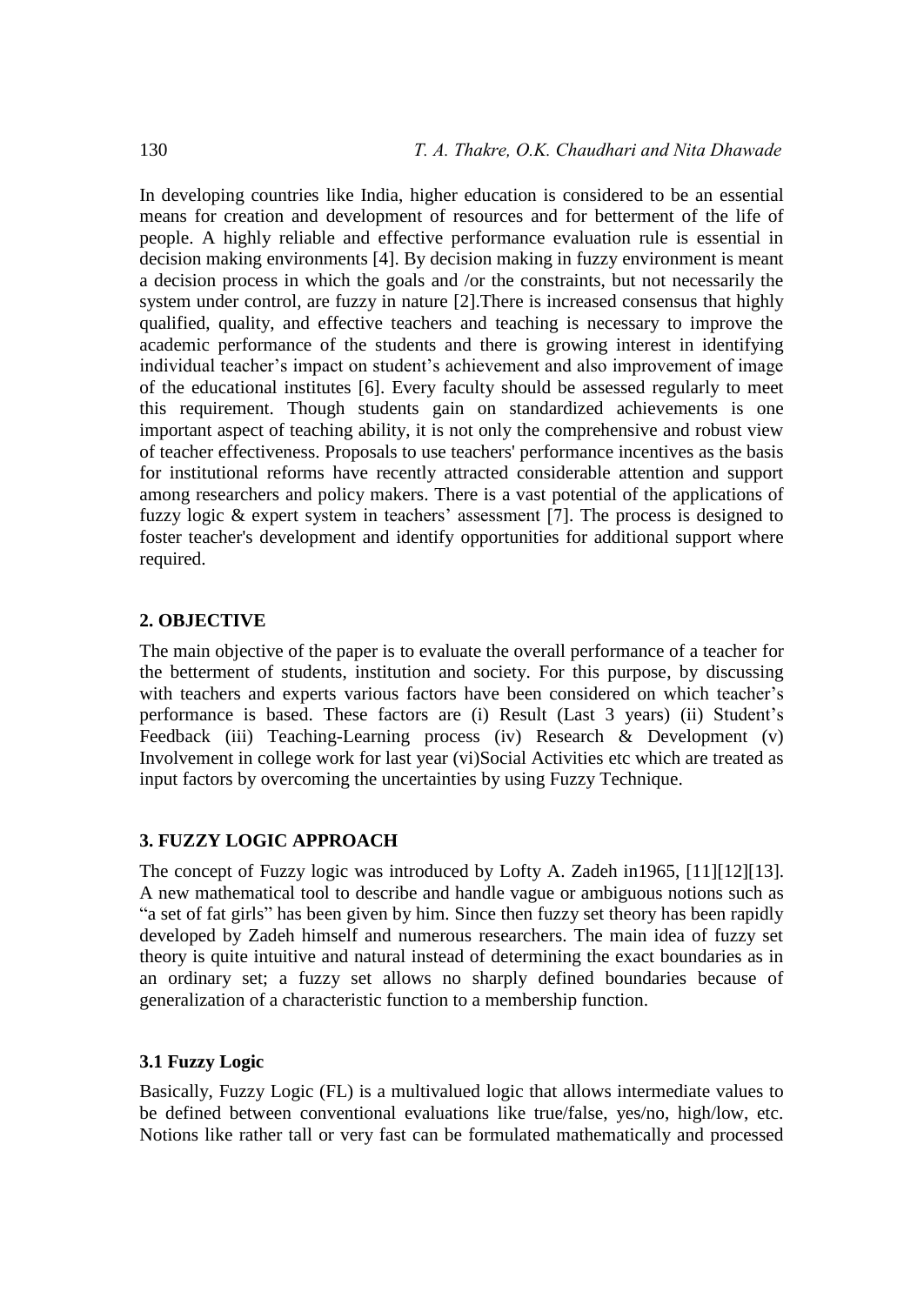by computers, in order to apply a more human−like way of thinking in the programming of computers. This powerful tool to tackle imprecision and uncertainty was initially introduced by<sup>[11]</sup> to improved tractability, robustness and low-cost solutions for real world problems. Fuzzy sets have been applied in many fields in which uncertainty plays a key role. Fuzzy set theory is a response to the demand for ideas and approaches for handling non-statistical uncertainty [6].

#### **3.2 Fuzzy Set**

A fuzzy set is a set with fuzzy boundaries. Defined fuzzy sets or classes for each variable allows intermediate grades of membership in them, which means each set could have elements that belongs partially to it; the degree of belonging is called membership functions ranging from 0 to1. If X is the Universe of discourse and its elements are denoted as x, in contrast with crisp set, then the fuzzy set A of X has characteristics function associated to it.

The fuzzy set is represented by a characteristic function, defined as follows:



**Figure 1:** Membership Function of a Fuzzy Set

The value 0 corresponds to the absolute non-membership and the value 1 corresponds to the full membership. Therefore, a fuzzy membership function  $\mu_A(X)$  indicates the degree of belonging some element x of the universe of discourse X.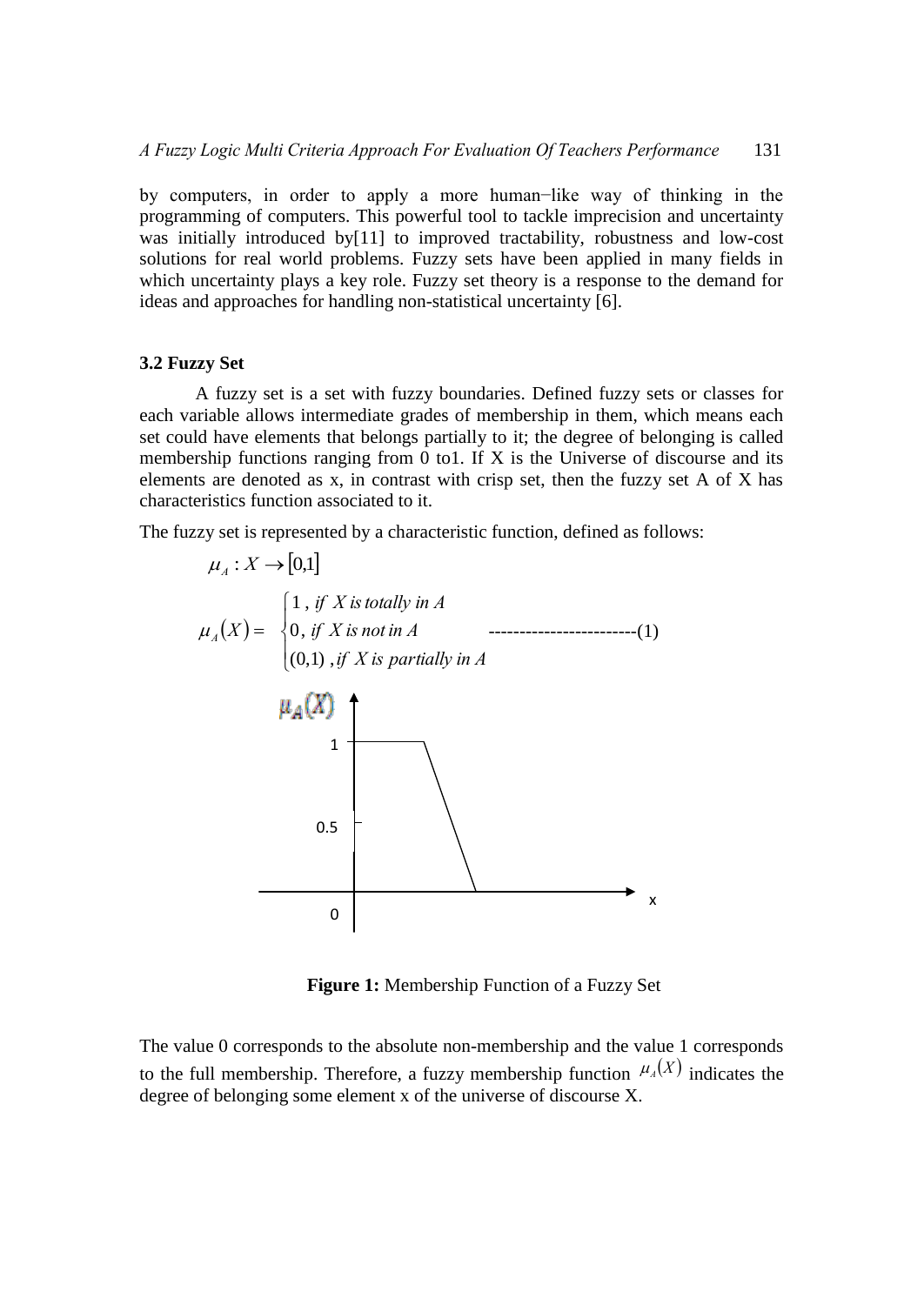#### **3.3 Membership Function**

**Definition:** A membership function (MF) is a curve that defines how each point in the input space is mapped to a membership value (or degree of membership) between 0 and 1. The input space is sometimes referred to as the universe of discourse, a fancy name for a simple concept.

It maps each element of X to a membership grade between 0 and 1. It provides the degree of belongingness for element to a fuzzy set. Membership function has many forms, either we choose arbitrarily or based on user's experience.

#### **Types of Membership Functions**

There are different types of membership functions used for representing fuzzy sets. Some of the commonly used membership functions are mentioned below.

#### *1. Triangular membership function*

The triangular curve is a function of a vector, x, and depends on three scalar parameters a, b, and c, as given by Fig (2).



**Figure 2:** Triangular membership function

Triangular membership function is used for the present study. Membership function  $\mu_A(X)$  is represented by equation no. (2)

$$
\mu_A(x) = \begin{cases}\n\frac{x-a}{b-a} & \text{if } a \le x \prec b \\
1 & \text{if } x = b \\
\frac{c-x}{c-b} & \text{if } b \le x \prec c \\
0 & \text{otherwise}\n\end{cases} \qquad \text{---} \qquad (2)
$$

# *2. Trapezoidal Membership Function*  Trapezoidal membership function can be calculated as following as shown in  $Fig(3)$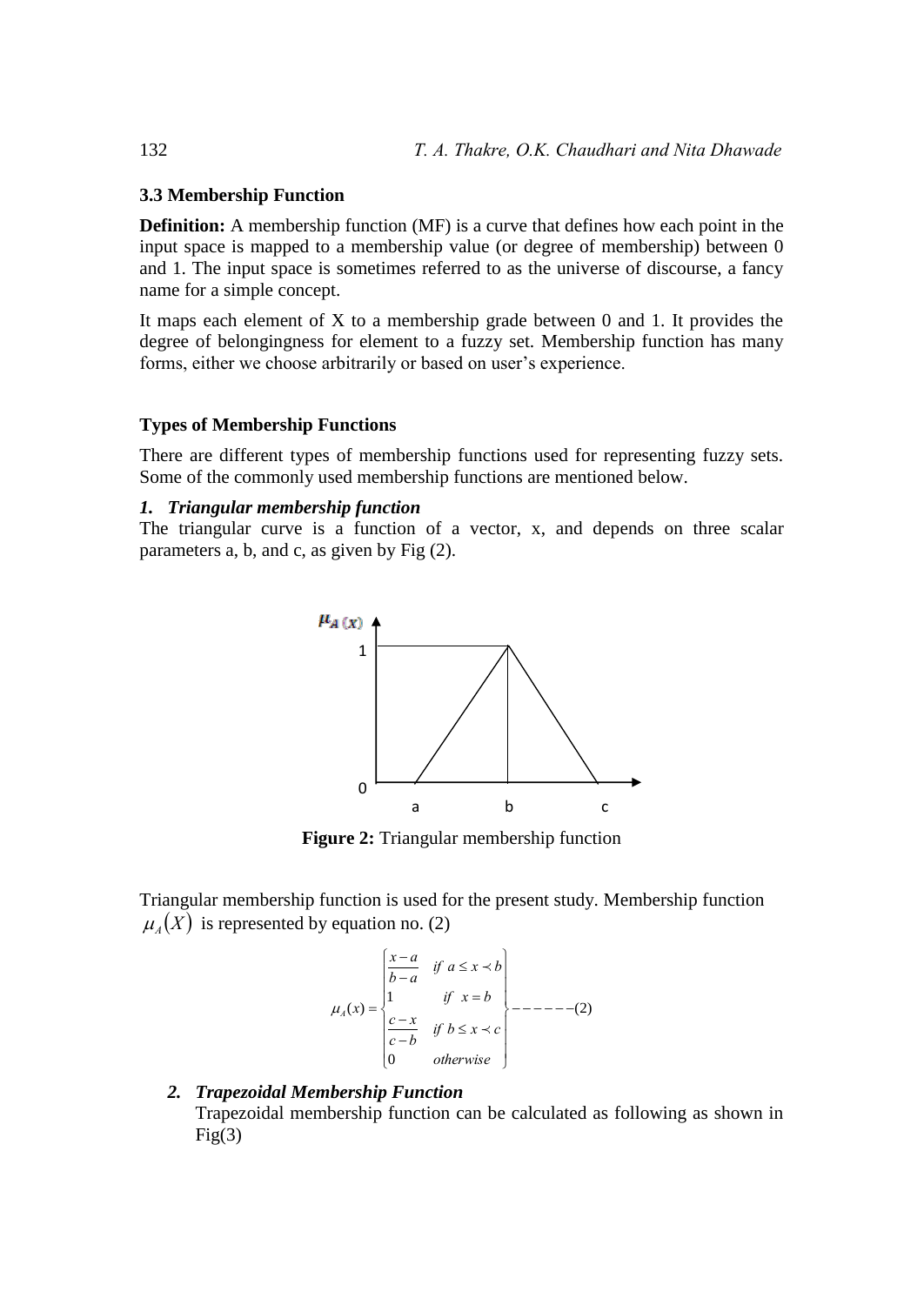

**Figure 3:** Trapezoidal Membership Function

The trapezoidal curve is a function of a vector, x, and depends on four scalar parameters a, b, c, and d, as given by equation (3).

$$
\mu_A(x) = \begin{cases}\n\frac{x-a}{b-a} & \text{if } a \le x \le b \\
1 & \text{if } b \le x \le c \\
\frac{d-x}{d-c} & \text{if } c \le x \le d \\
0 & \text{otherwise}\n\end{cases} \longrightarrow - \text{---} \text{---} \text{---} \tag{3}
$$

The function with parameter (a, b, c, d) reduces to triangular membership function when **b** is equal to **c**.

### *3. Gaussian Membership Function*

A Gaussian MF is specified by two parameters given by equation (4):

$$
\mu_A(x) = e^{\frac{-1}{2} \left( \frac{x-c}{\sigma} \right)^2} \quad - \quad - \quad - \quad - \quad - \quad - \quad - \quad (4)
$$

Where c represents the MFs center and  $\sigma$  determines the MFs width. They are smooth & non-zero at all points.



**Figure 4**: Gaussian Membership Function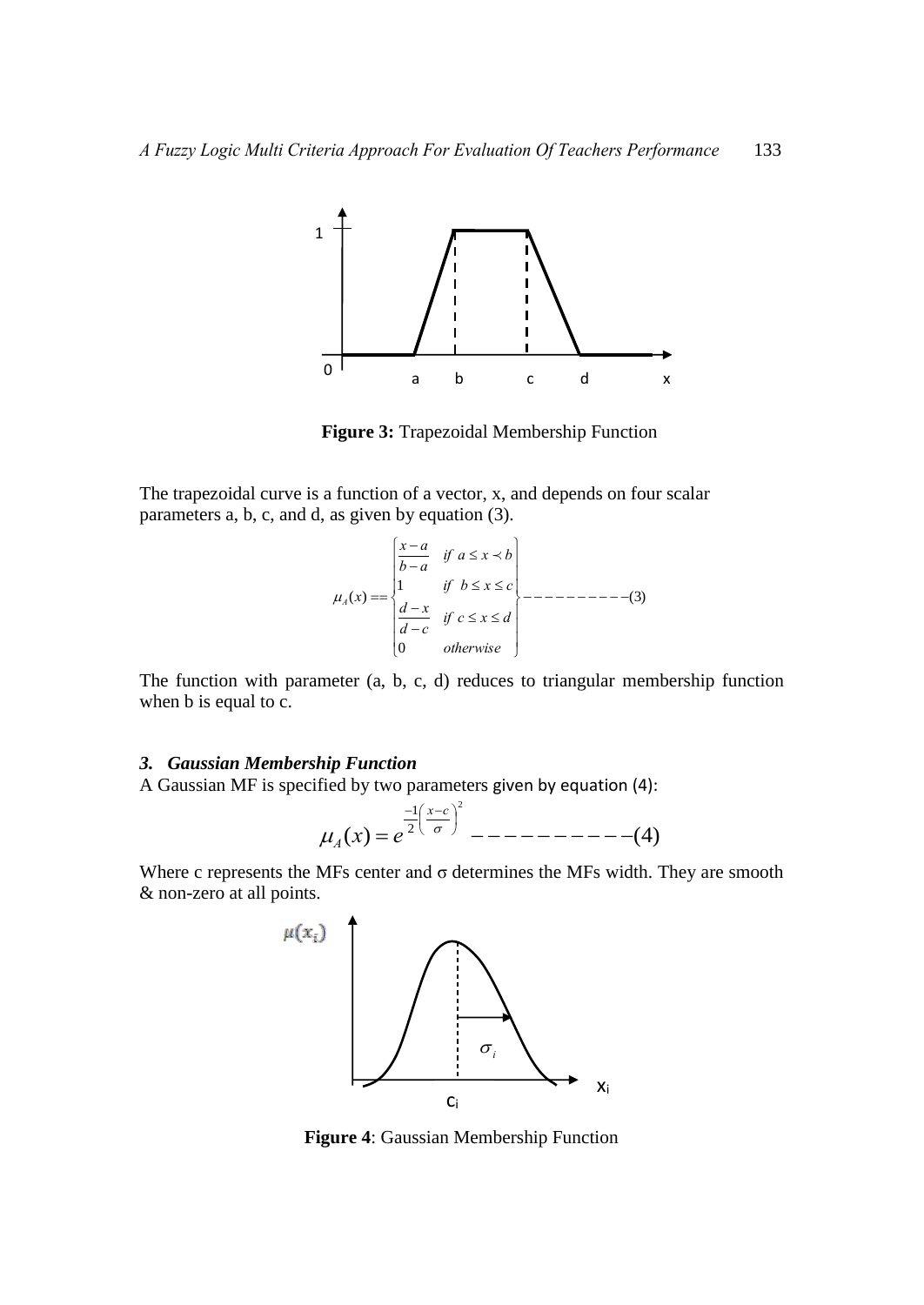A small σ will generate a thin membership function while big σ will lead to flat membership function.

# **4. FUZZY LOGIC MODELING**

# **4.1 Input Variables**

Achieving effective performance of human resources is primary goal of every organization. In this regard performance management practice of human resource management provides the sound basis of evaluating and developing employee performance in order to get enhanced institutional success. Similar to any organization, education institutions evaluates its teacher's performance for effective human resource management. Although, both teaching and non-teaching (administrative) staff in institution plays an important role in escalating institution's performance, yet teachers are considered to be imperative human resource of education institutions. Performance evaluation of teachers in terms of their teaching learning process and research outcome is the primary area of concern for any education institution. It also depends on the result of the students they are teaching, the feedback provided by the students. Besides these factors two more factors have been used to assess the overall performance of teacher such as involvement in college work and social activities.

For our study we have considered here six input variables used in the evaluation of teacher's overall performance as per the input from institution which are, Result (Last 3 years), Student's Feedback, Teaching-Learning process, Research & Development, Involvement in college work for last year and Social Activities

# **4.2 Output Variable**

Overall teacher's performance is evaluated for the betterment of the educational institution. So, output is teacher's overall performance to be evaluated by the institution considering the specific criterion decided by the institution according to their order of preference involving the flexibility.

# **4.3 Linguistic Variable**

At the root of fuzzy set theory lies the idea of linguistic variables. A linguistic variable is a fuzzy variable. For example, the statement "John is tall" implies that the linguistic variable John takes the linguistic value tall.

The range of possible values of a linguistic variable represents the universe of discourse of that variable. For example, the universe of discourse of the linguistic variable overall teacher's performance might have the range between 0 and 100 and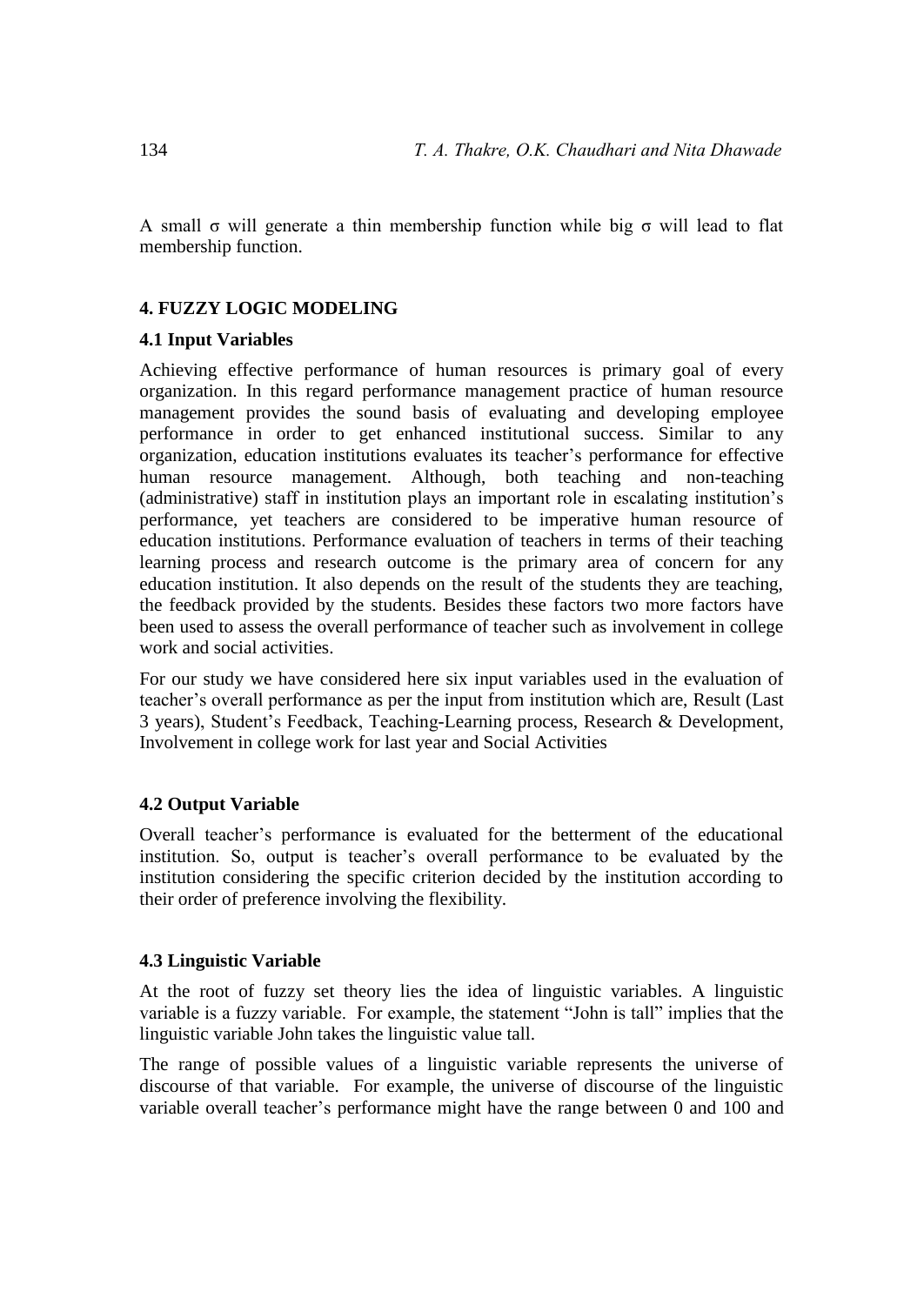may include such fuzzy subsets as very poor, poor, average, good, very good etc. depending on the actual range.

For present study, various linguistic variables used for input and output variables are Poor, Satisfactory, Remarkable, Very Good and Outstanding.

The diagram of conceptual modeling using Fuzzy Logic is shown in the figure 5 which represents basic elements of fuzzy modeling which gives at the end Teacher's Overall Performance (TOP) as the final output for the educational institution in terms of input factors.



**Figure 5:** Elements of Fuzzy Modelling

# **4.4 Application**

The data used for the study is taken from educational institution for the above mentioned input variables and final output which is teacher's overall performance. The corresponding values of above variables from the data are used for deciding the suitable values of input to evaluate the teacher's overall performance by institution using Fuzzy Rule of Inference.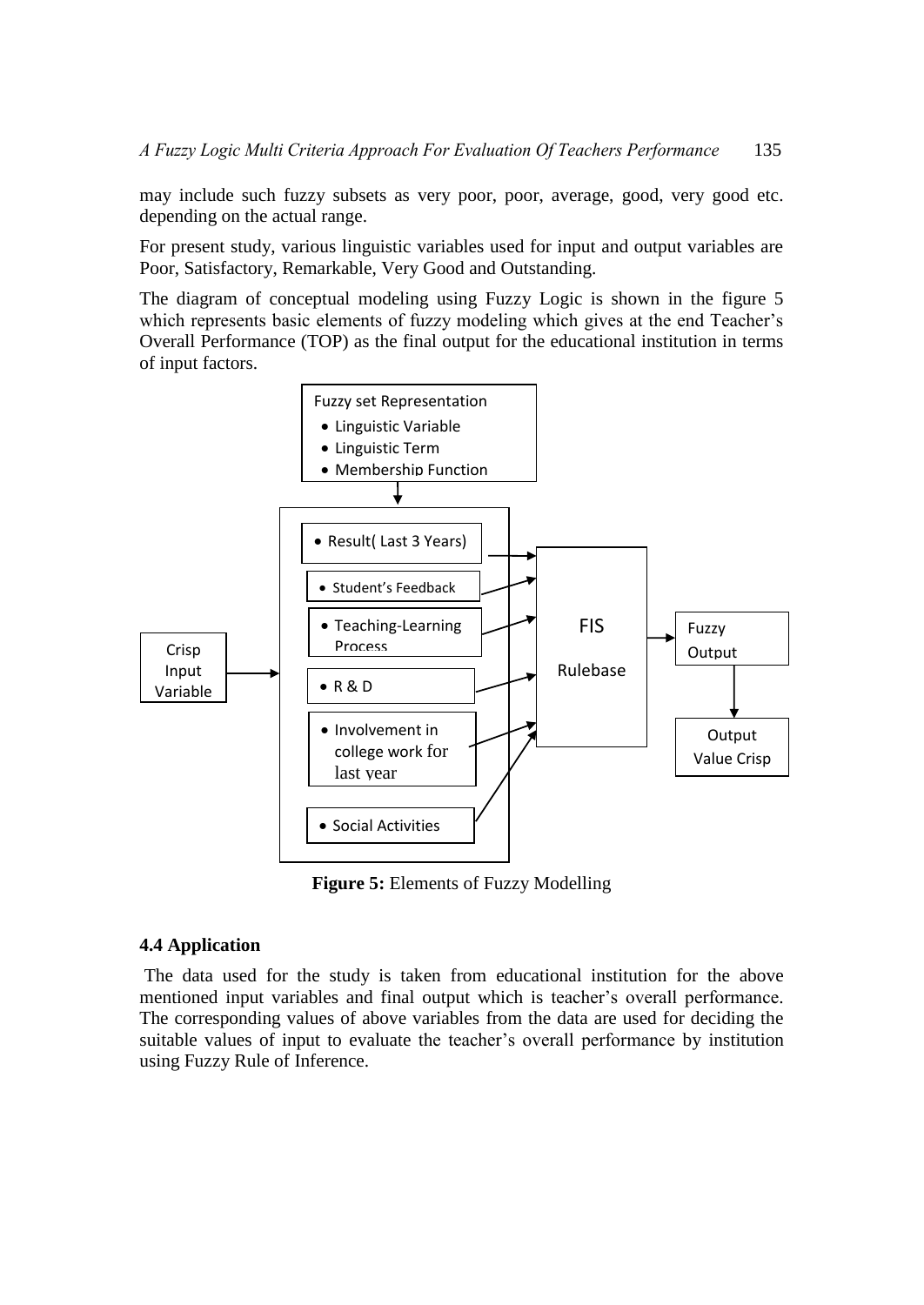# **5. MEMBERSHIP FUNCTIONS**

# **5.1 Membership Functions for Input Variables**

The inputs of fuzzy system classified into linguistic variables according to the range values as Poor, Satisfactory, Remarkable, Very Good, Outstanding by using triangular membership function. The fuzzified values are symmetrically distributed according the universe of discourse. Table (1) shows the Fuzzy Linguistic variable ranges for given input variables

| <b>Input Variable</b>     | <b>Linguistic Terms</b> | Range              |
|---------------------------|-------------------------|--------------------|
| Result (Last 3 years)     | Poor                    | (0,0,4,8)          |
|                           | Satisfactory            | (6, 8, 10)         |
|                           | Remarkable              | (8,10,12)          |
|                           | Very Good               | (10, 12, 14)       |
|                           | Outstanding             | (12,16,20,20)      |
| Student's Feedback        | Poor                    | (0,0,4,8)          |
|                           | Satisfactory            | (6, 8, 10)         |
|                           | Remarkable              | (8,10,12)          |
|                           | Very Good               | (10, 12, 14)       |
|                           | Outstanding             | (12, 16, 20, 20)   |
| Teaching-Learning process | Poor                    | (0,0,6,12)         |
|                           | Satisfactory            | (10, 12.5, 15)     |
|                           | Remarkable              | (12.5, 15, 17.5)   |
|                           | Very Good               | (15, 17.5, 20)     |
|                           | Outstanding             | (17.5, 21, 25, 25) |
| Research & Development    | Poor                    | (0,0,4,6)          |
|                           | Satisfactory            | (4,6,8)            |
|                           | Remarkable              | (6,9,11)           |
|                           | Very Good               | (9, 12, 15)        |

**Table 1:** Linguistic variable ranges for Input Variables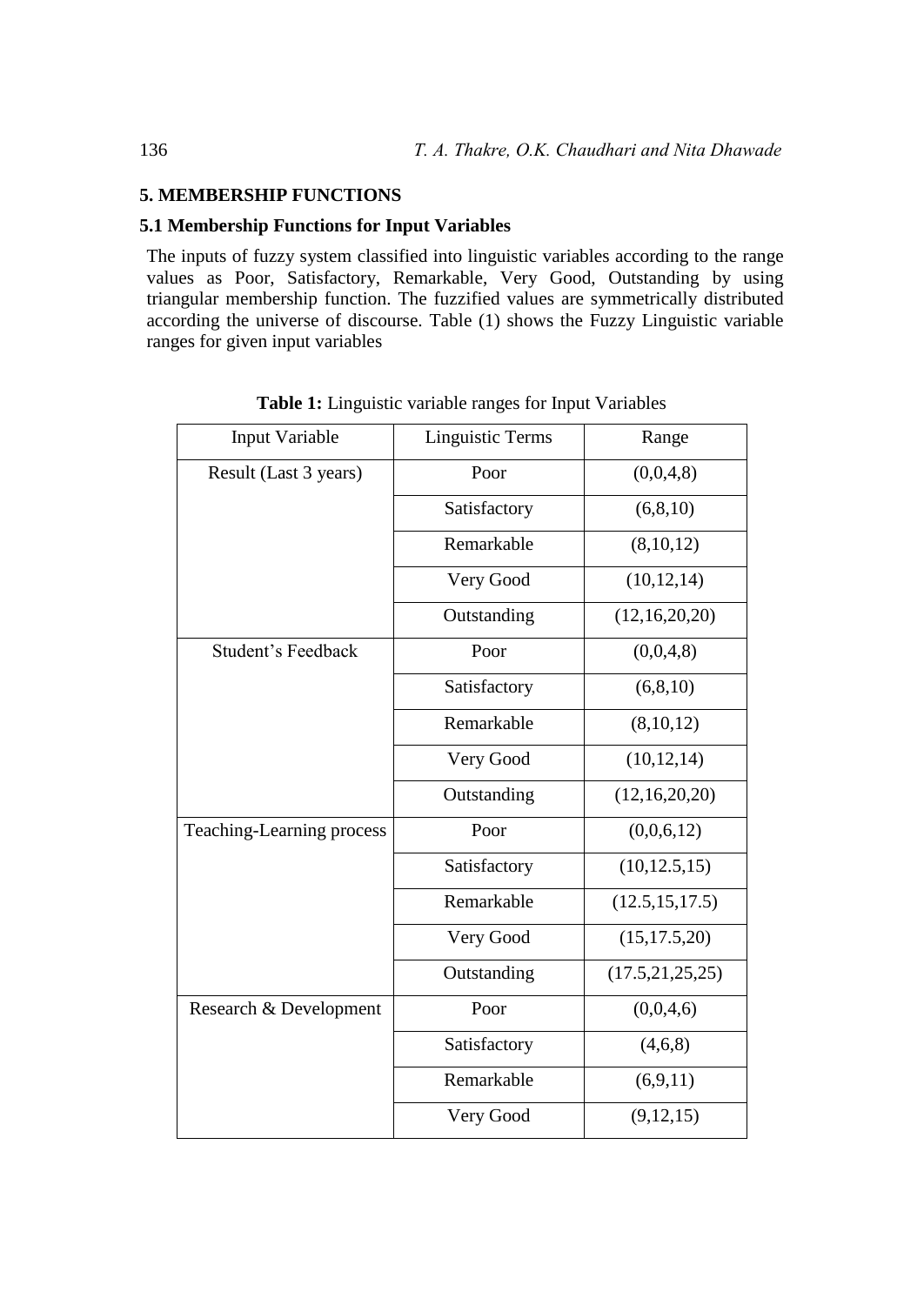|                                              | Outstanding  | (12,16,20,20)    |
|----------------------------------------------|--------------|------------------|
| Involvement in college<br>work for last year | Poor         | (0,0,1.5,3)      |
|                                              | Satisfactory | (1.5, 3.5, 5.5)  |
|                                              | Remarkable   | (3.5,5.5,7.5)    |
|                                              | Very Good    | (5.5, 7, 8.5)    |
|                                              | Outstanding  | (7.5, 9, 10, 10) |
| <b>Social Activities</b>                     | Poor         | (0,0,0.5,1)      |
|                                              | Satisfactory | (0.5, 1.5, 2.5)  |
|                                              | Remarkable   | (1.5, 2.5, 3.5)  |
|                                              | Very Good    | (2.5,3.5,4.5)    |
|                                              | Outstanding  | (3.5, 4.5, 5, 5) |

Figure 6 shows the triangular membership function for input variables 1 to 6.



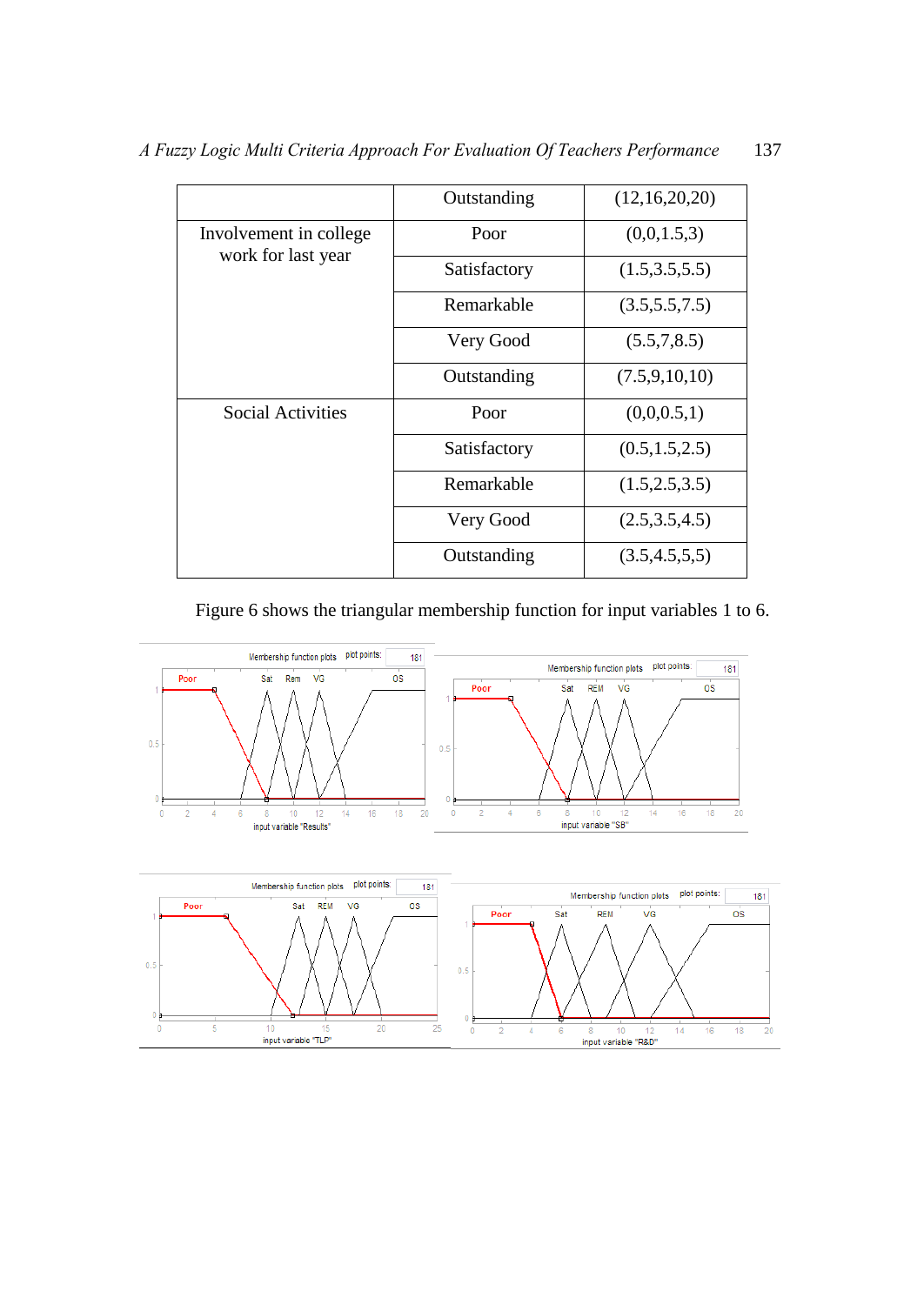

Figure 6: Membership function of input variables 1 -6

Membership grades for all linguistic variables of the input variables are determined from the relation shown in equation (2).

# **5.2 Membership Function for Output Variable**

For the development of college it is very important to evaluate the performance of teacher not only student point of view but as a whole so that the weaknesses and strengths can be identified and accordingly measures can be taken. This will lead to the improvement in teacher and hence in students, college and nation.

In this system we have only one output which is teacher's overall performance. Its fuzzy membership function is shown in Table 2

| Output<br>Variable       | Teacher's Overall Performance |              |            |              |                    |  |  |  |
|--------------------------|-------------------------------|--------------|------------|--------------|--------------------|--|--|--|
| Fuzzy<br>Variable        | Poor                          | Satisfactory | Remarkable | Very Good    | Outstanding        |  |  |  |
| Crisp<br>Output<br>Range | (0,0,15,30)                   | (20, 35, 45) | (35,50,65) | (50, 65, 80) | (70, 85, 100, 100) |  |  |  |

**Table 2:** Fuzzy variable ranges and Membership grades for Teacher's Overall Performance.

Figure (7) shows the triangular membership function for output variable Teacher's Overall Performance.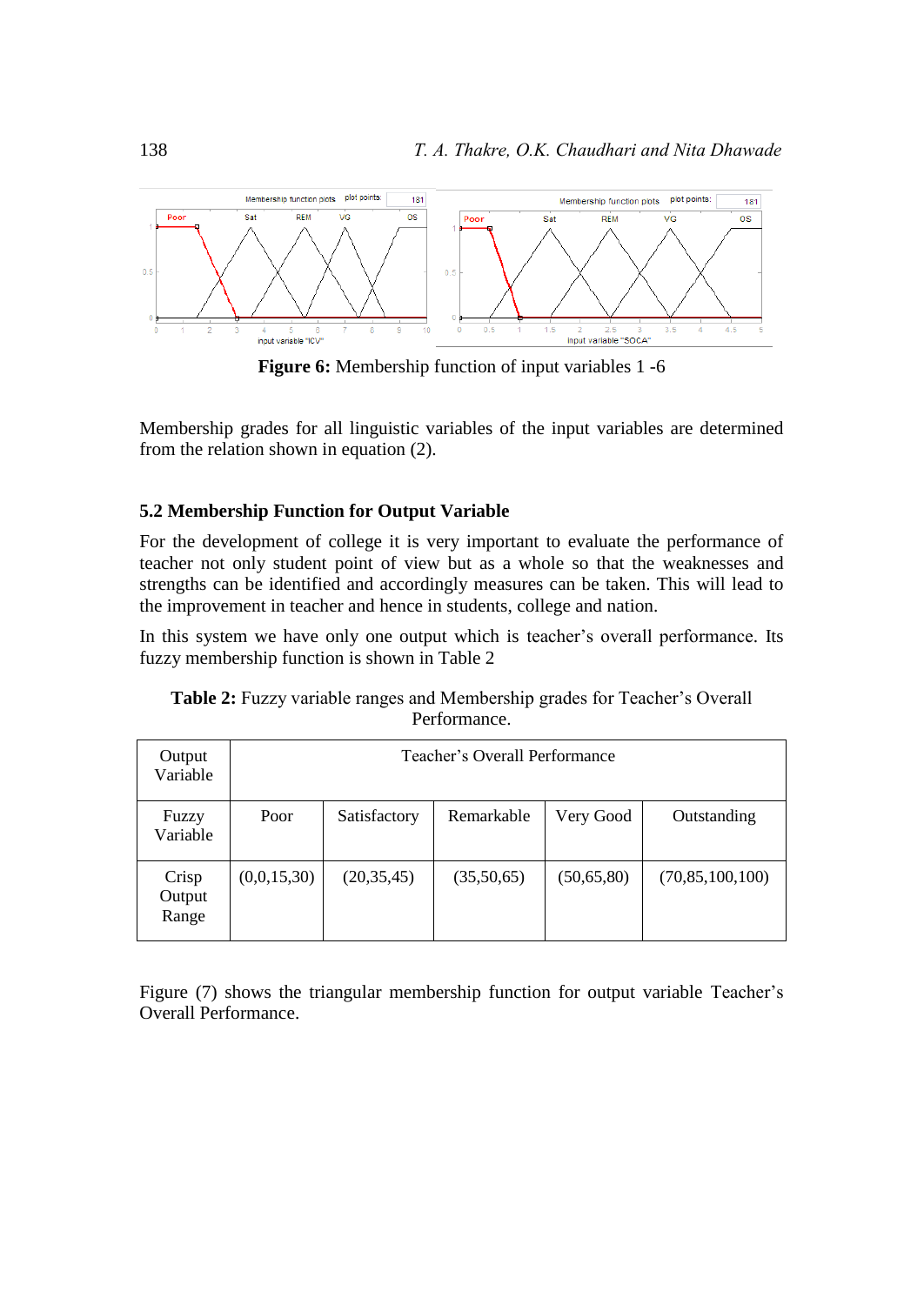

**Figure 7:** Membership function of output variable TOP

Membership grades for all linguistic variables of the output variable Teacher's Overall Performance are determined from the equation (5).

$$
\mu_{\text{OutputVariable}}(x) = \begin{cases}\n\frac{x - a^1}{b^1 - a^1} & \text{if } a^1 \prec x \prec b^1 \\
1 & \text{if } x = b^1 \\
\frac{c^1 - x}{c^1 - b^1} & \text{if } b^1 \prec x \prec c^1 \\
0 & \text{Otherwise}\n\end{cases} \n\begin{cases}\n- - - - - (5) \\
- - - - (5) \\
\frac{c^1 - x}{c^1 - b^1} & \text{otherwise}\n\end{cases}
$$

### **6. FUZZY RULE BASE**

Fuzzy Rule Base Modeling is important particularly where the relations between the components of the system are not exactly known, if there is insufficient statistical data for analysis and if the data is uncertain about a particular thing which the user needs. The Rule Based System was developed using many linguistic rules with "IF—THEN" rules along with some fuzzy mathematical operators as mentioned in Table 3.

| SN             | Input<br>Variable1<br>(R) | Input<br>Variable2<br>(SF) | Input<br>Variable3<br>(TLP) | Input<br>Variable4<br>(R&D) | Input<br>Variable <sub>5</sub><br>(ICW) | Input<br>Variable6<br>(SA) | Output<br>Variable<br>(TOP) |
|----------------|---------------------------|----------------------------|-----------------------------|-----------------------------|-----------------------------------------|----------------------------|-----------------------------|
|                |                           |                            |                             |                             |                                         |                            |                             |
| 1              | <b>OS</b>                 | VG                         | <b>OS</b>                   | <b>OS</b>                   | <b>OS</b>                               | <b>OS</b>                  | <b>OS</b>                   |
| $\overline{2}$ | <b>OS</b>                 | $\mathbf R$                | <b>OS</b>                   | P                           | VG                                      | <b>OS</b>                  | <b>OS</b>                   |
| 3              | <b>OS</b>                 | <b>OS</b>                  | <b>OS</b>                   | VG                          | VG                                      | <b>OS</b>                  | <b>OS</b>                   |
| 4              | <b>OS</b>                 | <b>OS</b>                  | VG                          | P                           | $\mathbf R$                             | VG                         | $\mathbf R$                 |

**Table 3:** If-Then Rule base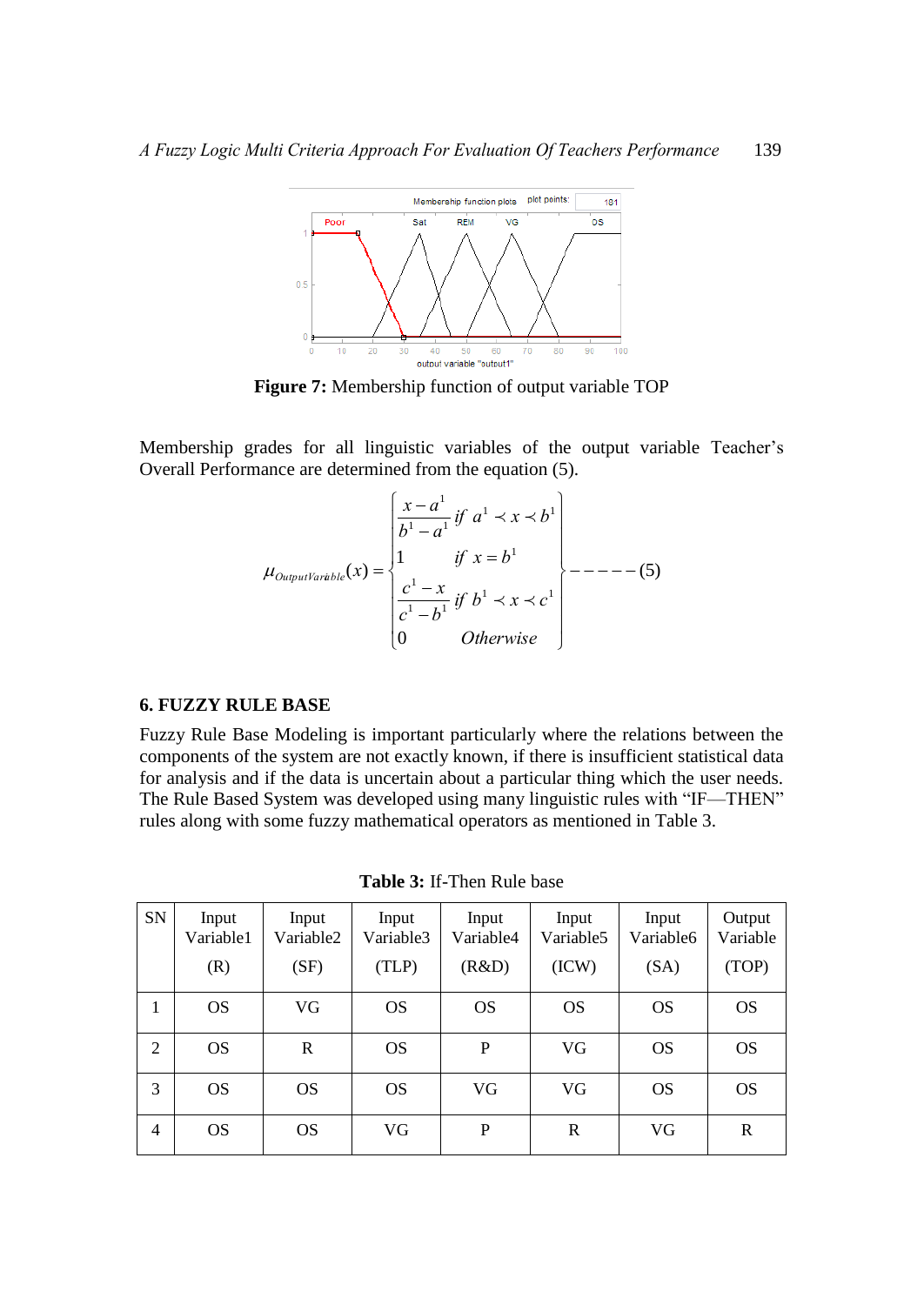| 5                | <b>OS</b>                  | $\rm{VG}$        | ${\bf R}$                  | <b>OS</b>                  | ${\bf R}$        | $\rm{VG}$        | $\rm{VG}$        |
|------------------|----------------------------|------------------|----------------------------|----------------------------|------------------|------------------|------------------|
| 6                | $\rm{VG}$                  | $\rm{VG}$        | ${\bf R}$                  | $\rm{VG}$                  | $\rm{VG}$        | $\rm{VG}$        | $\rm{VG}$        |
| $\boldsymbol{7}$ | $\rm{VG}$                  | $\rm{VG}$        | ${\bf R}$                  | ${\bf S}$                  | ${\bf S}$        | ${\bf P}$        | ${\bf R}$        |
| $8\,$            | ${\rm V}{\rm G}$           | ${\rm V}{\rm G}$ | ${\bf P}$                  | ${\bf R}$                  | ${\rm V}{\rm G}$ | ${\bf R}$        | ${\bf S}$        |
| 9                | ${\rm V}{\rm G}$           | $\rm{VG}$        | $\, {\bf P}$               | ${\bf P}$                  | $\, {\bf P}$     | ${\bf P}$        | ${\bf S}$        |
| $10\,$           | $\rm{VG}$                  | ${\bf R}$        | $\mathop{\rm OS}\nolimits$ | $\mathop{\rm OS}\nolimits$ | ${\bf S}$        | ${\bf S}$        | $\rm{VG}$        |
| 11               | $\mathbf R$                | ${\bf R}$        | ${\bf R}$                  | ${\bf R}$                  | ${\rm V}{\rm G}$ | $\rm{VG}$        | ${\bf R}$        |
| 12               | ${\bf R}$                  | VG               | ${\bf R}$                  | <b>OS</b>                  | $\rm{VG}$        | $\rm{VG}$        | $\rm{VG}$        |
| 13               | ${\bf R}$                  | ${\bf R}$        | ${\bf R}$                  | ${\bf R}$                  | ${\bf P}$        | ${\bf P}$        | ${\bf R}$        |
| 14               | ${\bf R}$                  | ${\bf P}$        | ${\bf S}$                  | ${\bf S}$                  | ${\rm V}{\rm G}$ | ${\bf S}$        | ${\bf S}$        |
| 15               | ${\bf R}$                  | ${\bf P}$        | ${\bf S}$                  | ${\bf P}$                  | ${\bf P}$        | ${\bf P}$        | ${\bf S}$        |
| 16               | ${\bf S}$                  | ${\bf S}$        | ${\bf S}$                  | ${\bf S}$                  | ${\bf S}$        | ${\bf S}$        | ${\bf S}$        |
| 17               | ${\bf S}$                  | ${\bf P}$        | ${\bf R}$                  | $\rm{VG}$                  | ${\bf S}$        | <b>OS</b>        | ${\bf R}$        |
| 18               | ${\bf S}$                  | $\rm{VG}$        | ${\rm V}{\rm G}$           | ${\rm V}{\rm G}$           | ${\bf R}$        | ${\bf R}$        | ${\bf R}$        |
| 19               | ${\bf S}$                  | ${\bf P}$        | ${\bf S}$                  | ${\bf R}$                  | ${\bf P}$        | ${\bf P}$        | ${\bf S}$        |
| $20\,$           | ${\bf S}$                  | ${\bf S}$        | ${\bf P}$                  | ${\bf P}$                  | $\, {\bf P}$     | ${\bf P}$        | $\, {\bf P}$     |
| 21               | ${\bf P}$                  | ${\bf P}$        | ${\bf P}$                  | ${\bf P}$                  | ${\bf P}$        | ${\bf P}$        | $\, {\bf P}$     |
| $22\,$           | ${\bf P}$                  | ${\bf S}$        | ${\bf S}$                  | ${\bf S}$                  | $\mathbf R$      | ${\bf S}$        | ${\bf S}$        |
| 23               | ${\bf P}$                  | ${\bf S}$        | ${\bf R}$                  | ${\bf R}$                  | $\rm{VG}$        | ${\bf R}$        | ${\bf S}$        |
| 24               | ${\bf P}$                  | ${\bf R}$        | ${\bf S}$                  | ${\bf S}$                  | <b>OS</b>        | ${\bf S}$        | ${\bf S}$        |
| 25               | ${\bf P}$                  | ${\bf P}$        | ${\bf P}$                  | ${\bf P}$                  | ${\bf S}$        | ${\bf P}$        | $\, {\bf P}$     |
| 26               | $\mathop{\rm OS}\nolimits$ | $\rm{VG}$        | $\rm OS$                   | $\rm OS$                   | ${\rm V}{\rm G}$ | $\rm{VG}$        | ${\rm V}{\rm G}$ |
| 27               | ${\rm V}{\rm G}$           | ${\bf R}$        | $\rm{VG}$                  | ${\rm V}{\rm G}$           | ${\rm VG}$       | ${\rm V}{\rm G}$ | ${\rm V}{\rm G}$ |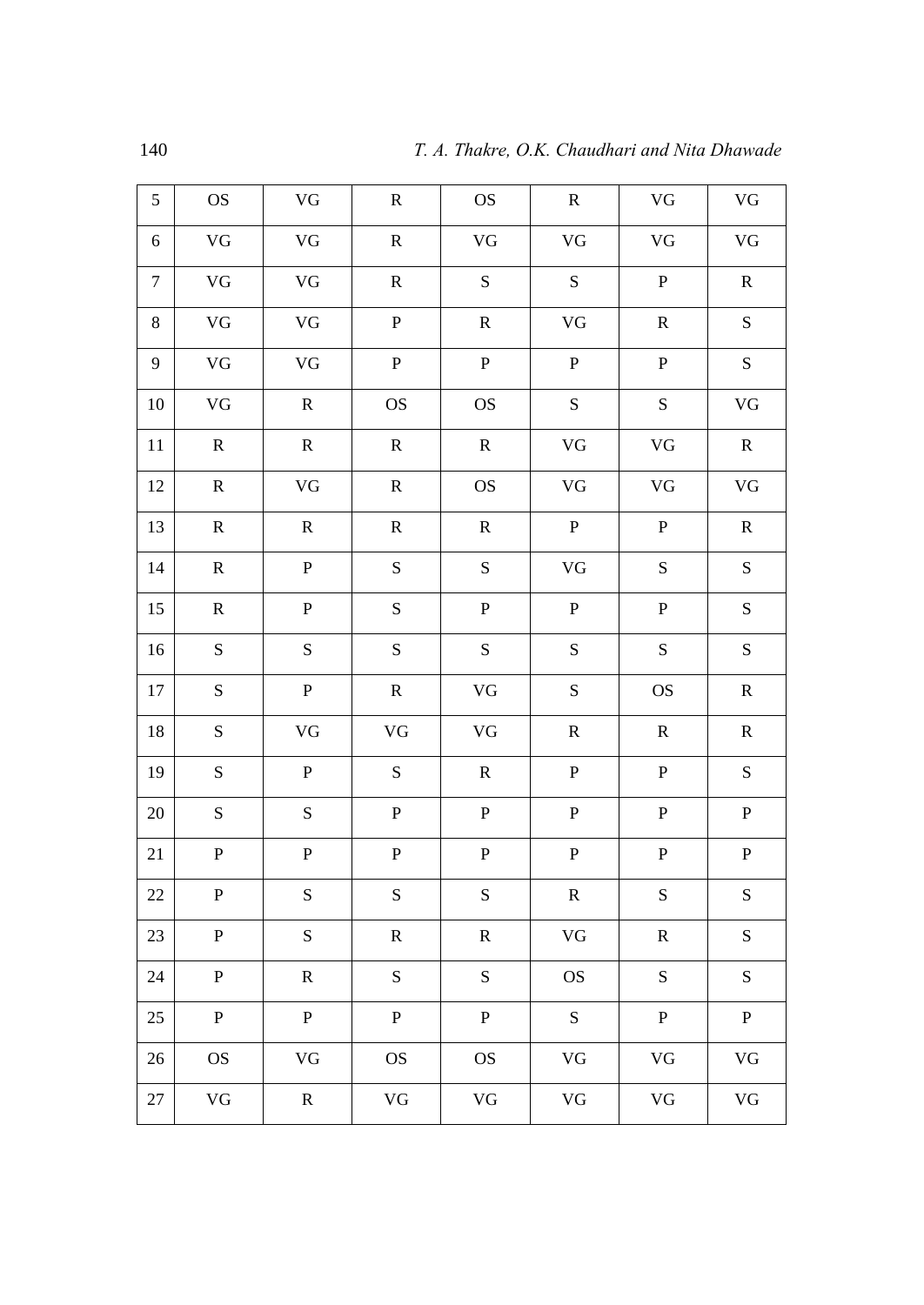|        |             |             |           |             | A Fuzzy Logic Multi Criteria Approach For Evaluation Of Teachers Performance |              | 141         |
|--------|-------------|-------------|-----------|-------------|------------------------------------------------------------------------------|--------------|-------------|
| $28\,$ | ${\bf R}$   | ${\bf S}$   | ${\bf R}$ | ${\bf R}$   | ${\bf P}$                                                                    | <b>OS</b>    | $\mathbf R$ |
| 29     | ${\bf P}$   | ${\bf S}$   | ${\bf P}$ | ${\bf P}$   | ${\bf S}$                                                                    | $\, {\bf P}$ | ${\bf P}$   |
| 30     | $\mathbf S$ | ${\bf P}$   | ${\bf S}$ | S           | $\rm{VG}$                                                                    | ${\bf R}$    | ${\bf S}$   |
| 31     | <b>OS</b>   | VG          | <b>OS</b> | $\mathbf R$ | VG                                                                           | ${\bf R}$    | VG          |
| 32     | ${\bf R}$   | ${\bf R}$   | $\rm{VG}$ | $\rm{VG}$   | ${\bf R}$                                                                    | ${\bf R}$    | ${\bf R}$   |
| 33     | <b>OS</b>   | <b>OS</b>   | <b>OS</b> | <b>OS</b>   | ${\bf S}$                                                                    | <b>OS</b>    | <b>OS</b>   |
| 34     | <b>VG</b>   | $\rm{VG}$   | $\rm{VG}$ | $\rm{VG}$   | $\rm{VG}$                                                                    | $\rm{VG}$    | $\rm{VG}$   |
| 35     | $\mathbf R$ | <b>OS</b>   | $\rm{VG}$ | <b>OS</b>   | <b>OS</b>                                                                    | <b>OS</b>    | $\rm{VG}$   |
| 36     | ${\bf S}$   | ${\bf P}$   | <b>OS</b> | <b>OS</b>   | VG                                                                           | $\rm{VG}$    | $\rm{VG}$   |
| 37     | ${\bf P}$   | $\rm{VG}$   | $\rm{VG}$ | $\rm{VG}$   | ${\bf R}$                                                                    | $\mathbf{P}$ | ${\bf R}$   |
| 38     | ${\bf R}$   | ${\bf R}$   | ${\bf R}$ | ${\bf R}$   | ${\bf R}$                                                                    | ${\bf R}$    | ${\bf R}$   |
| 39     | ${\bf P}$   | $\mathbf S$ | ${\bf S}$ | S           | ${\bf P}$                                                                    | $\rm{VG}$    | S           |
| 40     | S           | ${\bf S}$   | ${\bf P}$ | ${\bf P}$   | S                                                                            | $\rm OS$     | S           |
| 41     | ${\bf S}$   | $\rm{VG}$   | ${\bf S}$ | S           | $\rm{VG}$                                                                    | $\rm{VG}$    | S           |
| 42     | VG          | <b>OS</b>   | $\rm{VG}$ | $\rm{VG}$   | $\rm OS$                                                                     | $\rm OS$     | <b>VG</b>   |

43 | VG | P | VG | R | VG | R | R

44 | VG | OS | VG | R | S | OS | VG

45 | VG | VG | OS | S | P | VG | VG

46 | VG | S | OS | P | S | OS | S

47 | VG | S | OS | VG | R | OS | R

48 S | VG | OS | R | R | VG | S

49 R VG OS S R R OS S

50 R OS VG OS VG OS R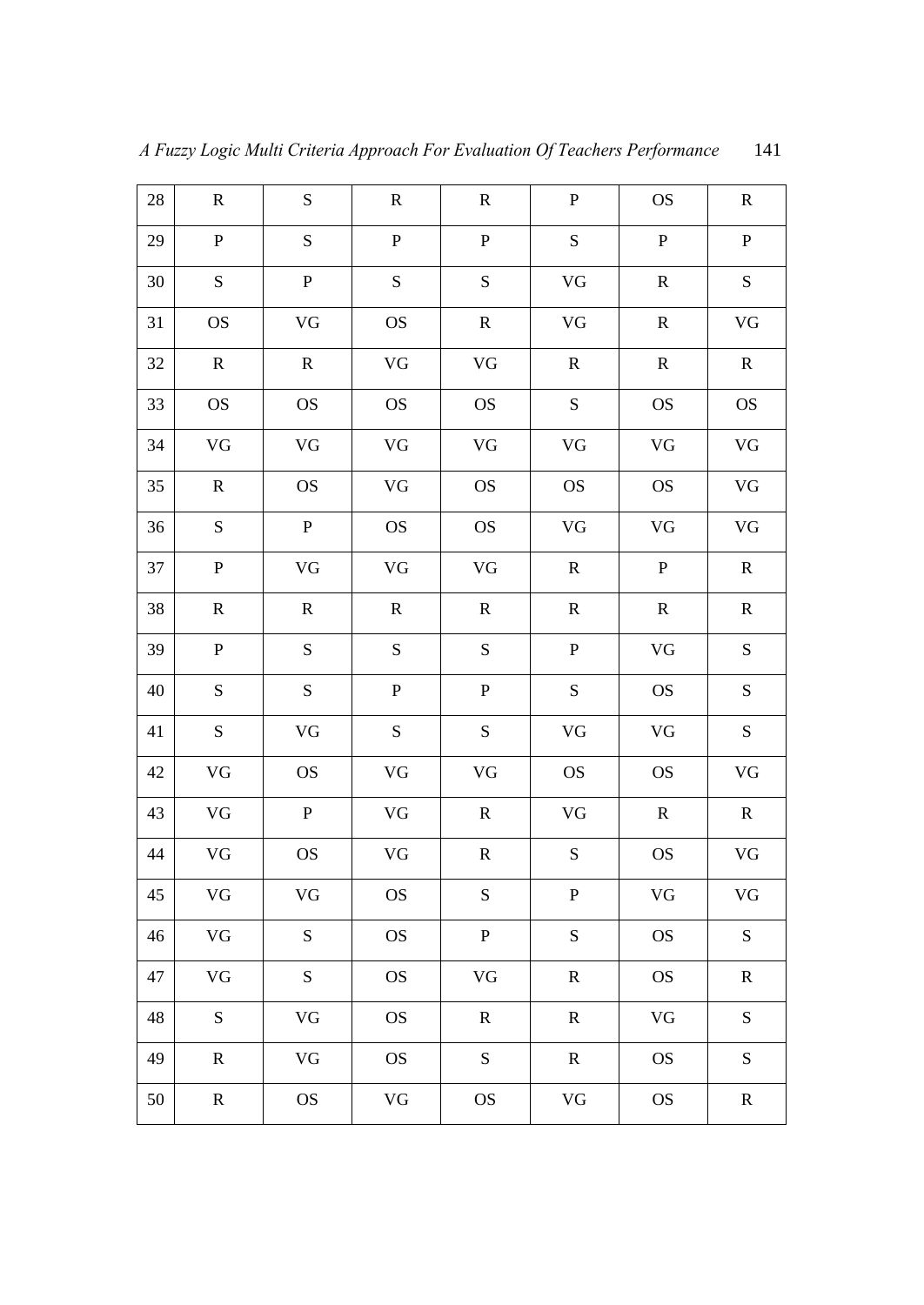Where, **OS- Outstanding VG-Very Good** 

**R-Remarkable S-Satisfactory** 

**P-Poor** 

# **6.1 Output**

Fuzzy rule base can be applied through MATLAB to get the output for the designed fuzzy model. Various alternatives can be cross-examined using a developed model, as shown in fig.8.



**Figure 8:** Fuzzy Rule Viewer

Figure 9 shows the relationship between input variables and output variable



**Figure 9:** Surface Viewer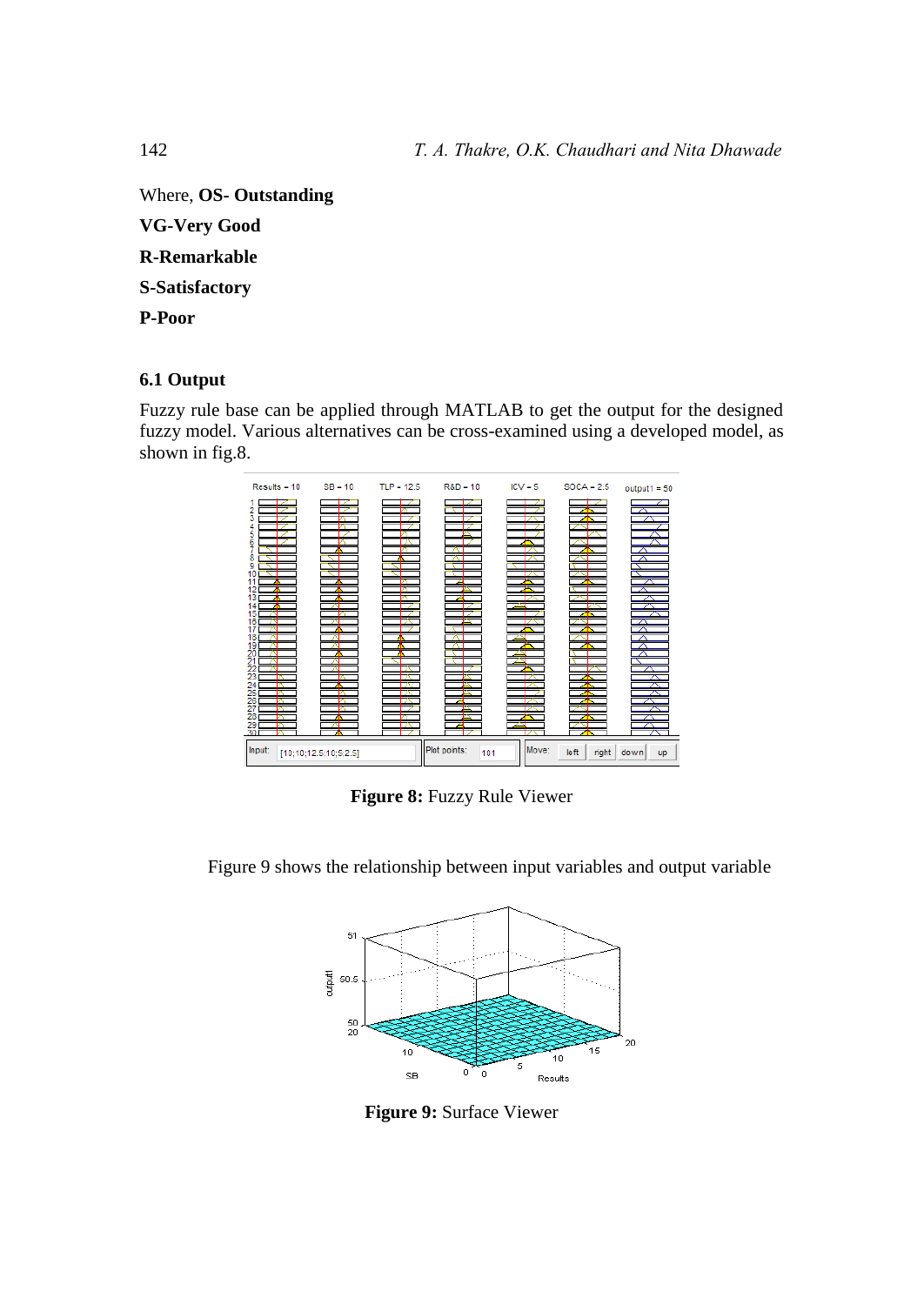# **6.2 Result & Discussion**

The most common way for measuring the overall performance of teacher in education institution is, to use conventional ways of assigning a numerical numbers according to their achievements in respective criterion. Unfortunately, this method often results with fix numbering and ignoring the vagueness in system. From this point of view, this work is proposed to measure the overall performance of teacher using fuzzy logic model. Fuzzy interface system with Mamdani method was used for this multi-criteria fuzzy logic model for evaluation of teacher's performance.

From Table 4 we can compare the overall performance of teacher by direct method and the proposed fuzzy logic model on the basis of rules framed.

| Sr.<br>No. | Input-1<br>(20) | Input-2<br>(20) | Input-3<br>(25) | Input-4<br>(20) | Input-5<br>(10) | Input-6<br>(5)   | <b>Total</b><br>(100) | <b>Fuzzy</b><br><b>Value</b> |
|------------|-----------------|-----------------|-----------------|-----------------|-----------------|------------------|-----------------------|------------------------------|
| f1         | 11              | 12              | 16              | 16              | $\overline{7}$  | 3                | 65                    | 58                           |
| f2         | 13              | 15              | 22              | 20              | 10              | 5                | 85                    | 86.2                         |
| f3         | 11              | 10              | 22              | 14              | 8               | $\,1$            | 66                    | 62                           |
| f4         | 13              | 14              | 19              | 16              | 6               | $\boldsymbol{0}$ | 68                    | 64                           |
| f5         | 10              | 15              | 25              | 17              | 10              | 3                | 80                    | 78                           |
| f6         | 18              | 16              | 25              | 20              | 10              | $\mathbf{1}$     | 90                    | 87.4                         |
| f7         | 8               | 15              | 19              | 17              | 8               | $\mathbf{1}$     | 68                    | 63                           |
| f8         | 12              | 14              | 23              | 16              | 8               | $\overline{2}$   | 75                    | 76                           |
| f9         | 13              | 12              | 22              | $\overline{7}$  | 10              | 3                | 67                    | 64                           |
| f10        | 16              | 16              | 22              | 19              | 10              | 5                | 88                    | 88.6                         |
| f11        | 12              | 14              | 25              | 20              | $\overline{7}$  | 3                | 81                    | 79                           |
| f12        | 17              | 18              | 17              | 3               | 10              | $\overline{2}$   | 67                    | 65                           |
| f13        | 14              | 17              | 25              | 14              | 10              | 5                | 85                    | 87                           |
| f14        | 19              | 15              | 19              | 20              | 10              | $\overline{4}$   | 87                    | 86.8                         |
| f15        | 20              | 16              | 25              | 13              | 6               | $\boldsymbol{0}$ | 80                    | 81                           |

**Table 4:** TOP by direct method and Fuzzy logic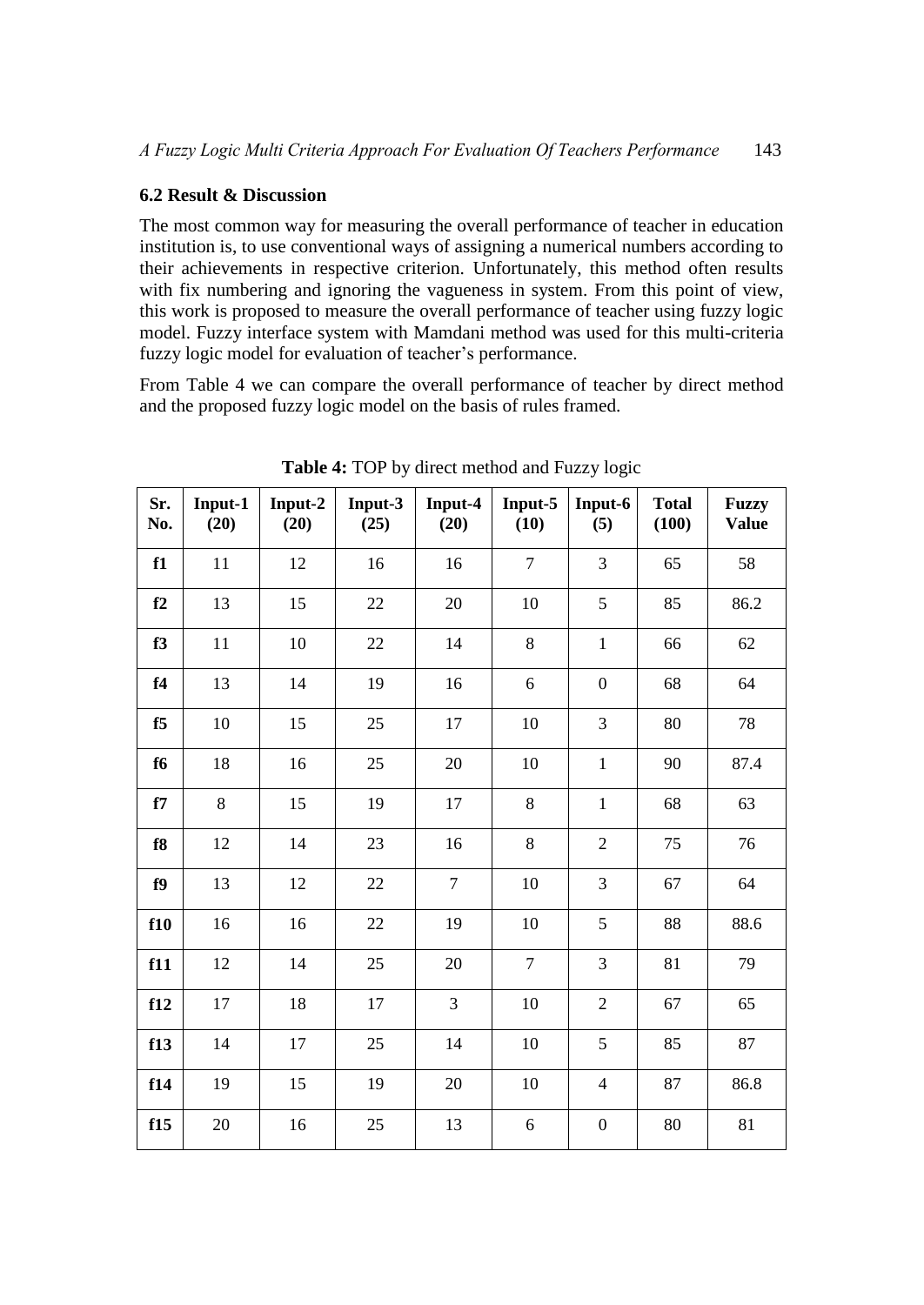| f16 | 15     | 15 | $22\,$ | $\overline{7}$ | 8                | $\overline{2}$   | 69     | $60\,$ |
|-----|--------|----|--------|----------------|------------------|------------------|--------|--------|
| f17 | 13     | 15 | $20\,$ | 18             | $10\,$           | $\mathbf 1$      | $77\,$ | 72     |
| f18 | 16     | 12 | $18\,$ | 15             | 6                | $\overline{4}$   | $71\,$ | 73     |
| f19 | $11\,$ | 13 | 23     | 18             | 9                | $\overline{2}$   | $76\,$ | $77\,$ |
| f20 | 12     | 11 | 20     | 19             | $\overline{7}$   | $\overline{4}$   | 73     | 69     |
| f21 | $10\,$ | 9  | 25     | $10\,$         | 5                | $1\,$            | $60\,$ | 50     |
| f22 | 17     | 14 | 19     | 14             | 9                | $\sqrt{2}$       | $75\,$ | 65     |
| f23 | 15     | 13 | $18\,$ | 13             | $\overline{7}$   | $\sqrt{2}$       | 68     | 64     |
| f24 | 16     | 17 | 13     | 15             | $10\,$           | $\mathfrak{Z}$   | 74     | 72     |
| f25 | 18     | 17 | $20\,$ | 12             | 8                | $\boldsymbol{0}$ | $75\,$ | 78     |
| f26 | 19     | 18 | 21     | 16             | 6                | $\sqrt{2}$       | $82\,$ | $80\,$ |
| f27 | 16     | 16 | 25     | 13             | 9                | $\mathbf{1}$     | $80\,$ | $77\,$ |
| f28 | 13     | 12 | 24     | 17             | 3                | $\overline{4}$   | 73     | 66     |
| f29 | 9      | 12 | $22\,$ | 15             | $\boldsymbol{7}$ | $\boldsymbol{0}$ | 65     | 58     |
| f30 | 14     | 14 | $24\,$ | 12             | 8                | $\sqrt{2}$       | 74     | 69     |

# **7. CONCLUSION**

The complexity in deciding the best teacher on the basis of his overall performance considering multi input variables in uncertain situations, the fuzzy logic model can provide the realistic results. Top management can decide the multiple criteria for every input variable case and situation wise and according to the criteria, the results of this fuzzy logic model are calculated as an output variable which is mapped to the actual results to the good extent. These results overcome all uncertain situation and so are more reliable and flexible to measure the teachers overall performance. The contribution of this fuzzy world is based on the rules set by the institution on the basis of past experiences and future plans.